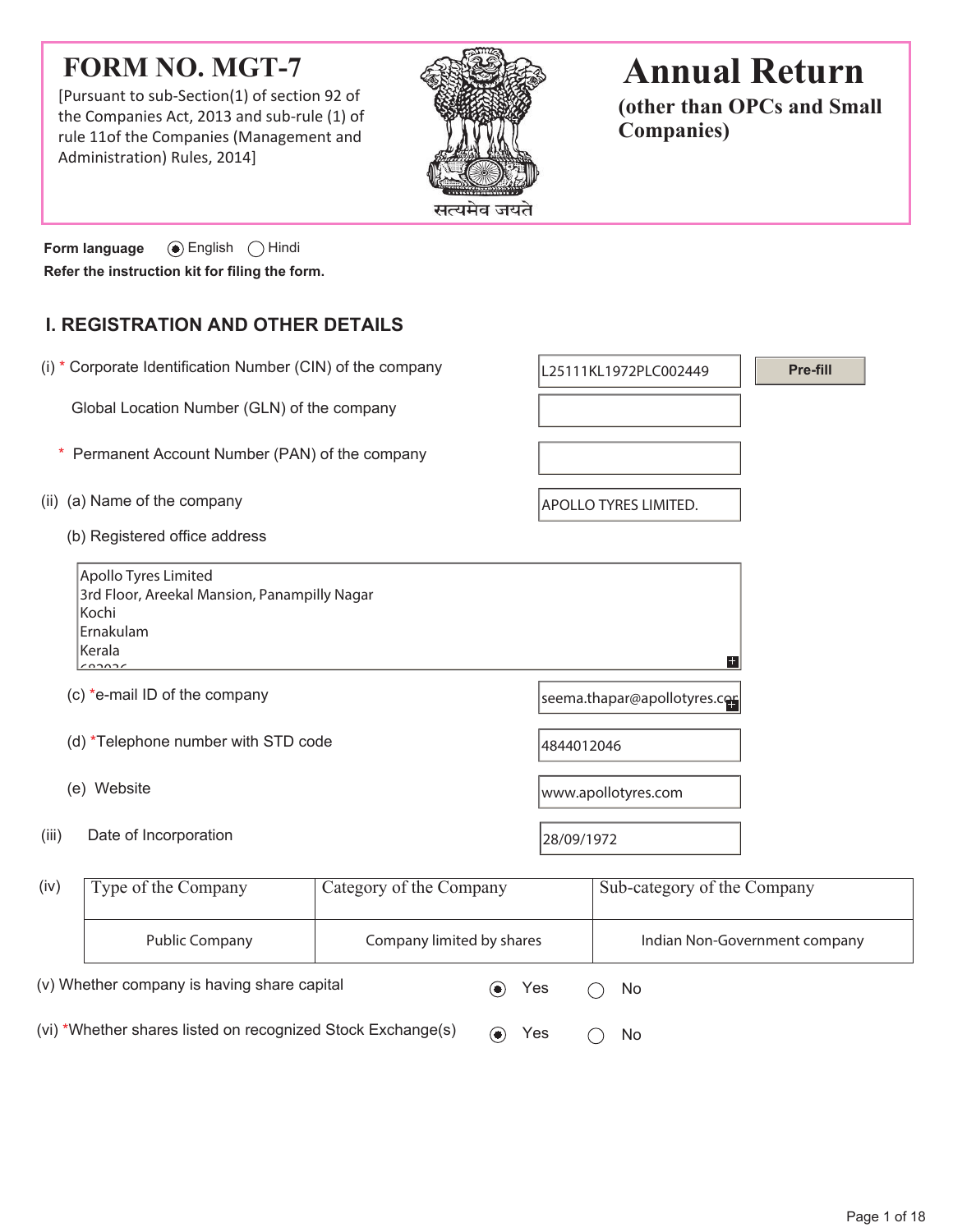#### (a) Details of stock exchanges where shares are listed

|   | S. No.<br><b>Stock Exchange Name</b> |                                                                      |                                                                                         |  |                      |     | Code              |   |              |
|---|--------------------------------------|----------------------------------------------------------------------|-----------------------------------------------------------------------------------------|--|----------------------|-----|-------------------|---|--------------|
|   |                                      |                                                                      | National Stock Exchange of India Ltd                                                    |  |                      |     | 1,024             |   |              |
| 2 |                                      |                                                                      | <b>BSE LIMITED</b>                                                                      |  |                      |     | 1                 |   |              |
|   |                                      |                                                                      | (b) CIN of the Registrar and Transfer Agent<br>Name of the Registrar and Transfer Agent |  |                      |     |                   |   | Pre-fill     |
|   |                                      | KFin Technologies Private Limited                                    | Registered office address of the Registrar and Transfer Agents                          |  |                      |     |                   |   |              |
|   |                                      | Selenium Plot No. 31 & 32, Tower-B<br>Serilingampally, Nanakramguda, |                                                                                         |  |                      |     |                   | H |              |
|   |                                      | (vii) *Financial year From date  01/04/2021                          |                                                                                         |  | (DD/MM/YYYY) To date |     | 31/03/2022        |   | (DD/MM/YYYY) |
|   |                                      |                                                                      | (viii) *Whether Annual general meeting (AGM) held                                       |  | $(\bullet)$<br>Yes   |     | No                |   |              |
|   |                                      | (a) If yes, date of AGM                                              | 23/05/2022                                                                              |  |                      |     |                   |   |              |
|   | (b) Due date of AGM                  |                                                                      | 30/09/2022                                                                              |  |                      |     |                   |   |              |
|   |                                      |                                                                      | (c) Whether any extension for AGM granted                                               |  |                      | Yes | No<br>$(\bullet)$ |   |              |
|   |                                      |                                                                      | <b>PRINCIPAL BUSINESS ACTIVITIES OF THE COMPANY</b>                                     |  |                      |     |                   |   |              |

\*Number of business activities  $\vert_1$ 

| S.No | Main<br>Activity<br>$ $ group code $ $ | Description of Main Activity group Business | Activity<br> Code | Description of Business Activity                                                | $\%$ of turnover<br>of the<br>company |
|------|----------------------------------------|---------------------------------------------|-------------------|---------------------------------------------------------------------------------|---------------------------------------|
|      |                                        | Manufacturing                               | C8                | Plastic products, non-metallic mineral<br>products, rubber products, fabricated | 100                                   |

## **III. PARTICULARS OF HOLDING, SUBSIDIARY AND ASSOCIATE COMPANIES (INCLUDING JOINT VENTURES)**

\*No. of Companies for which information is to be given  $|38|$  **Pre-fill All** 

| S.No | Name of the company            | CIN / FCRN | Holding/ Subsidiary/Associate/<br>Joint Venture | % of shares held |
|------|--------------------------------|------------|-------------------------------------------------|------------------|
|      | Apollo Tyres Cooperatief U.A.  |            | Subsidiary                                      | 100              |
|      | Apollo (South Africa) Holdings |            | Subsidiary                                      | 100              |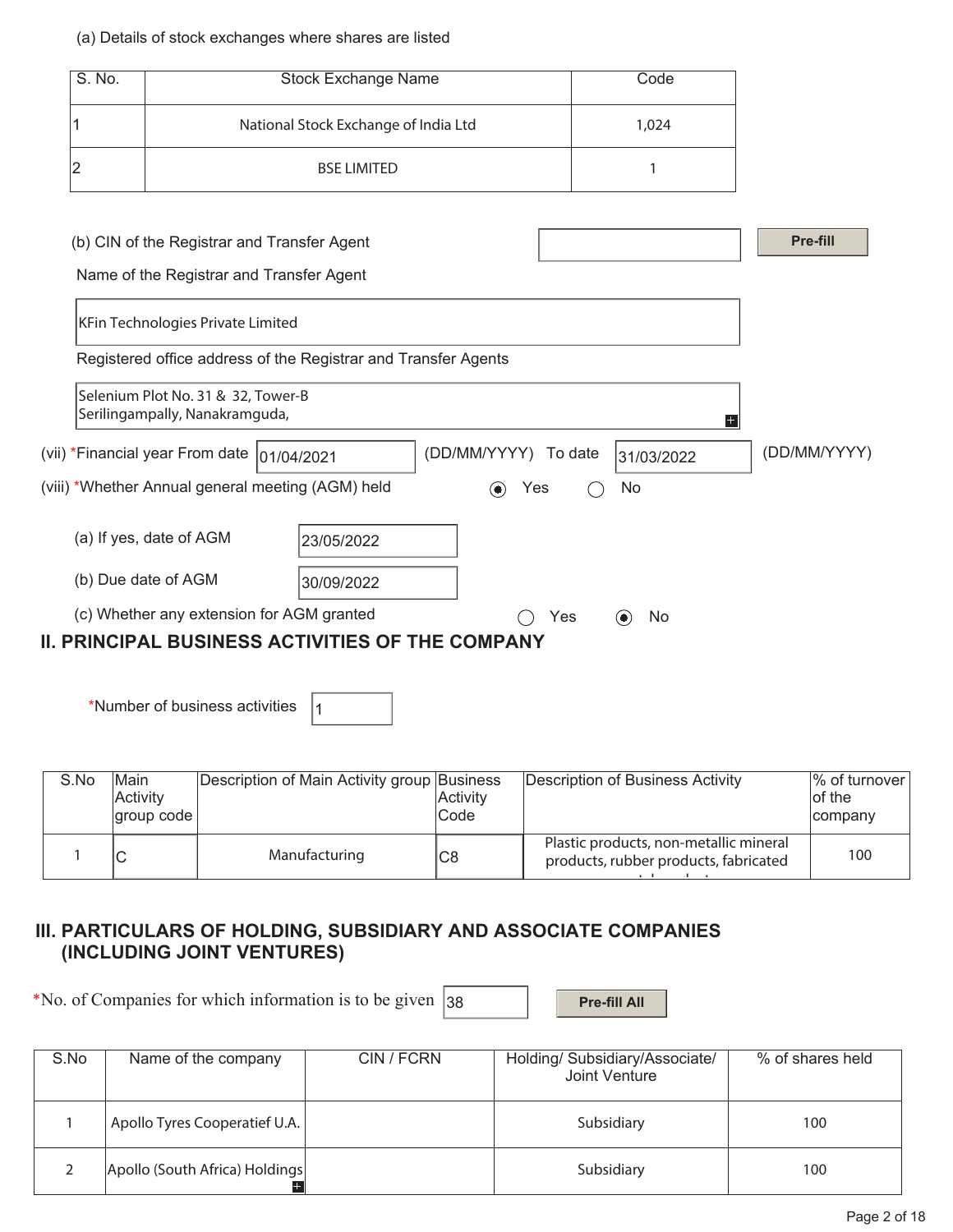| 3              | Apollo Tyres Africa (Pty) Ltd                        | Subsidiary | 100 |
|----------------|------------------------------------------------------|------------|-----|
| 4              | Apollo Tyres (Thailand) Limited                      | Subsidiary | 100 |
| 5              | Apollo Tyres (Middle East) FZE<br>$\left  + \right $ | Subsidiary | 100 |
| 6              | Apollo Tyres Holdings (Singap                        | Subsidiary | 100 |
| $\overline{7}$ | Apollo Tyres (Malaysia) SDN. B<br>$\pm$              | Subsidiary | 100 |
| 8              | Apollo Tyres (UK) Holdings Ltd                       | Subsidiary | 100 |
| 9              | Apollo Tyres (London) Pvt. Ltd<br>$\pm$              | Subsidiary | 100 |
| $10$           | Apollo Tyres (R&D) GmbH (forr                        | Subsidiary | 100 |
| 11             | Apollo Tyres Global R&D B.V.                         | Subsidiary | 100 |
| 12             | Apollo Tyres AG                                      | Subsidiary | 100 |
| 13             | Apollo Tyres Do (Brasil) LTDA                        | Subsidiary | 100 |
| 14             | Apollo Tyres (Europe) B.V (forn                      | Subsidiary | 100 |
| 15             | Apollo Tyres (Hungary) Kft                           | Subsidiary | 100 |
| 16             | Apollo Tyres (NL) B.V. (formerly                     | Subsidiary | 100 |
| 17             | Apollo Tyres (Germany) GmbH<br>Ŧ                     | Subsidiary | 100 |
| 18             | Apollo Tyres (Nordic) AB (form                       | Subsidiary | 100 |
| 19             | Apollo Tyres (UK) Sales Ltd. (fo                     | Subsidiary | 100 |
| 20             | Apollo Tyres (France) SAS (forn                      | Subsidiary | 100 |
| 21             | Apollo Tyres (Belux) SA (forme                       | Subsidiary | 100 |
| 22             | Apollo Tyres (Austria) Gesellscl                     | Subsidiary | 100 |
| 23             | Apollo Tyres (Schweiz) AG (for                       | Subsidiary | 100 |
| 24             | Apollo Tyres Iberica, S.A (forme                     | Subsidiary | 100 |
| 25             | Apollo Tires (US) Inc. (formerly                     | Subsidiary | 100 |
| 26             | Apollo Tyres (Hungary) Sales K<br>$+$                | Subsidiary | 100 |
| 27             | Apollo Tyres (Polska) Sp. Z O.O                      | Subsidiary | 100 |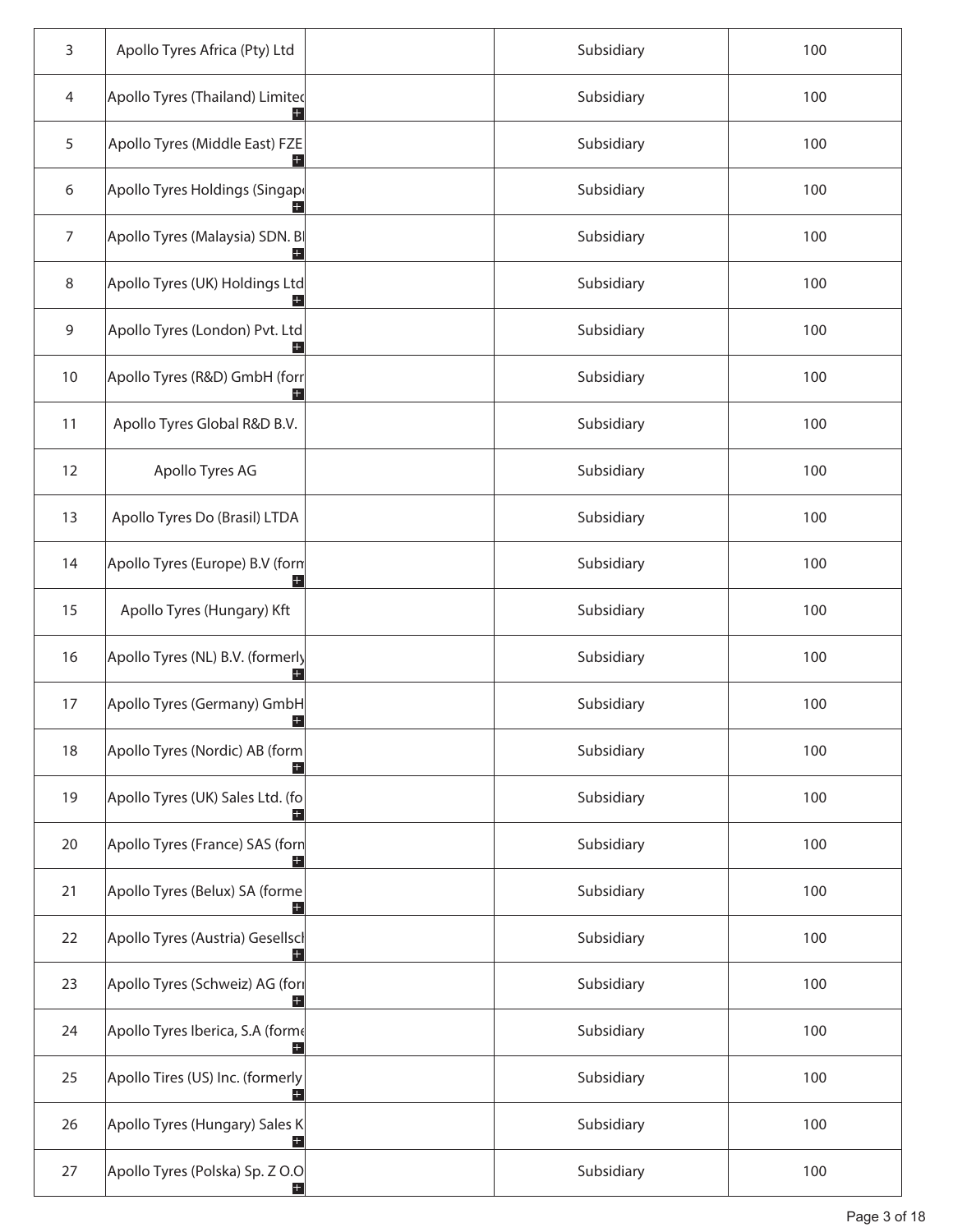| 28 | Vredestein Consulting B.V.                                     |                       | Subsidiary    | 100  |
|----|----------------------------------------------------------------|-----------------------|---------------|------|
| 29 | Finlo B.V.                                                     |                       | Subsidiary    | 100  |
| 30 | Reifencom GmbH, Hannover                                       |                       | Subsidiary    | 100  |
| 31 | Reifencom Tyre (Qingdao) Co.,                                  |                       | Subsidiary    | 100  |
| 32 | Saturn F1 Pvt. Ltd                                             |                       | Subsidiary    | 100  |
| 33 | ATL Singapore Pte Ltd.                                         |                       | Subsidiary    | 100  |
| 34 | Apollo Tyres (Greenfield) B.V.                                 |                       | Subsidiary    | 100  |
| 35 | Apollo Tyres Centre of Exceller U74999HR2020PLC089992<br>$\pm$ |                       | Subsidiary    | 100  |
| 36 | <b>KT Telematic Solutions Private</b>                          | U74999TZ2016PTC027629 | Associate     | 25   |
| 37 | CSE Deccan Solar Private Limit   U40106MH2019PTC320992         |                       | Associate     | 27.2 |
| 38 | Pan Aridus LLC                                                 |                       | Joint Venture | 50   |

## **IV. SHARE CAPITAL, DEBENTURES AND OTHER SECURITIES OF THE COMPANY**

## (i) \*SHARE CAPITAL

(a) Equity share capital

| <b>Particulars</b>                           | Authorised<br>capital | <b>Issued</b><br>capital | Subscribed<br>capital | Paid up capital |
|----------------------------------------------|-----------------------|--------------------------|-----------------------|-----------------|
| Total number of equity shares                | 750,000,000           | 635,100,946              | 635,100,946           | 635,100,946     |
| Total amount of equity shares (in<br>Rupees) | 750,000,000           | 635,100,946              | 635,100,946           | 635,100,946     |

Number of classes and the set of  $\vert$  1

| <b>Class of Shares</b>                    | Authorised<br>capital | <b>I</b> ssued<br>capital | Subscribed<br>capital | Paid up capital |
|-------------------------------------------|-----------------------|---------------------------|-----------------------|-----------------|
| Number of equity shares                   | 750,000,000           | 635,100,946               | 635,100,946           | 635,100,946     |
| Nominal value per share (in rupees)       |                       |                           |                       |                 |
| Total amount of equity shares (in rupees) | 750,000,000           | 635,100,946               | 635,100,946           | 635,100,946     |

### **(b) Preference share capital**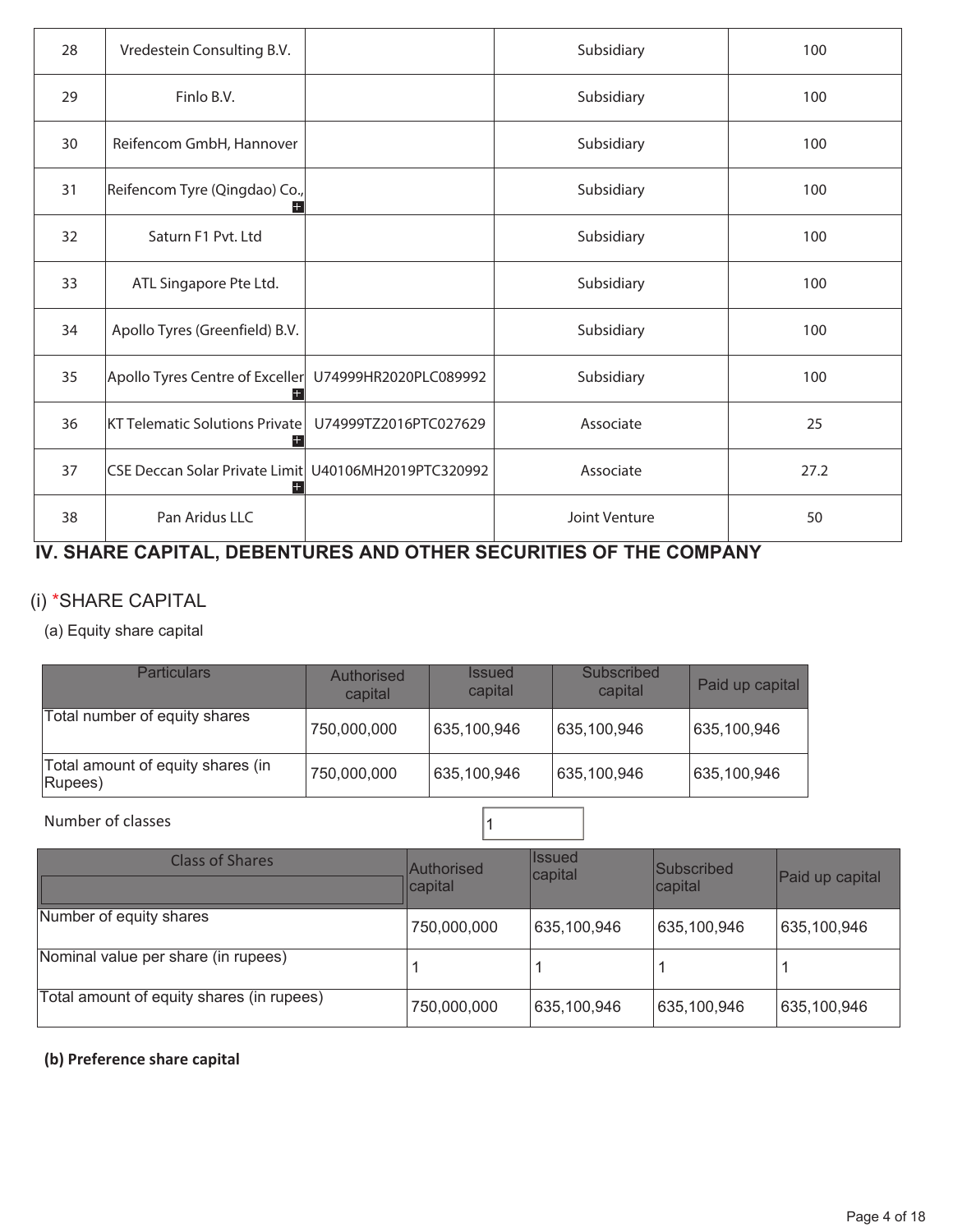| <b>Particulars</b>                                     | <b>Authorised</b><br>capital | <b>Issued</b><br>capital | Subscribed<br>capital | Paid-up capital |
|--------------------------------------------------------|------------------------------|--------------------------|-----------------------|-----------------|
| Total number of preference shares                      | 150,000,000                  |                          |                       |                 |
| Total amount of preference shares  <br>$ $ (in rupees) | $15,000,000,000$ 0           |                          |                       |                 |

## Number of classes 2008 and 2008 and 2008 and 2008 and 2008 and 2008 and 2008 and 2008 and 2008 and 2008 and 20

## Class of shares **Authorised** Authorised capital Issued Subscribed<br>capital  $P$ aid up capital Number of preference shares  $\begin{array}{|c|c|c|c|c|c|}\n\hline\n150,000,000 & 0 & 0 & 0\n\end{array}$ Nominal value per share (in rupees) <sup>100</sup> <sup>100</sup> <sup>100</sup> <sup>100</sup> Total amount of preference shares (in rupees)  $\begin{array}{|c|c|c|c|c|}\n\hline\n15,000,000,000 & 0 & 0\n\end{array}$

#### **(c) Unclassified share capital**

| <b>Particulars</b>                  | <b>Authorised Capital</b> |
|-------------------------------------|---------------------------|
| Total amount of unclassified shares |                           |

## **(d) Break-up of paid-up share capital**

| <b>Class of shares</b>                        |             | <b>Number of shares</b>       |             | <b>Total</b><br>nominal<br>amount | <b>Total</b><br>Paid-up<br>amount | <b>Total</b><br>premium |
|-----------------------------------------------|-------------|-------------------------------|-------------|-----------------------------------|-----------------------------------|-------------------------|
| <b>Equity shares</b>                          | Physical    | <b>DEMAT</b>                  | Total       |                                   |                                   |                         |
| At the beginning of the year                  | 8,030,790   | 627,070,156 635100946<br>$^+$ |             |                                   |                                   |                         |
| Increase during the year                      | $\mathbf 0$ | 260,172                       | 260172      | $\mathbf 0$                       | 0                                 | 10                      |
| i. Pubic Issues                               | $\mathbf 0$ | $\mathbf{0}$                  | $\mathbf 0$ | $\mathbf 0$                       | 0                                 | 0                       |
| ii. Rights issue                              | $\mathbf 0$ | $\mathbf 0$                   | $\mathbf 0$ | $\mathbf 0$                       | 0                                 | 0                       |
| iii. Bonus issue                              | $\mathbf 0$ | $\mathbf 0$                   | $\mathbf 0$ | $\mathbf 0$                       | 0                                 | 10                      |
| iv. Private Placement/ Preferential allotment | $\mathbf 0$ | $\mathbf 0$                   | $\mathbf 0$ | $\mathbf 0$                       | 0                                 | 10                      |
| v. ESOPs                                      | $\mathbf 0$ | $\Omega$                      | $\mathbf 0$ | $\mathbf 0$                       | 0                                 | 10                      |
| vi. Sweat equity shares allotted              | $\mathbf 0$ | $\mathbf 0$                   | $\mathbf 0$ | $\mathbf 0$                       | 0                                 | 10                      |
| vii. Conversion of Preference share           | $\mathbf 0$ |                               | $\mathbf 0$ |                                   |                                   |                         |
| viii. Conversion of Debentures                | $\mathbf 0$ | $\mathbf 0$                   | $\mathbf 0$ | $\mathbf 0$                       | 0                                 | 10                      |
| ix. GDRs/ADRs                                 | $\mathbf 0$ | $\mathbf 0$                   | $\mathbf 0$ | 0                                 | 0                                 | 10                      |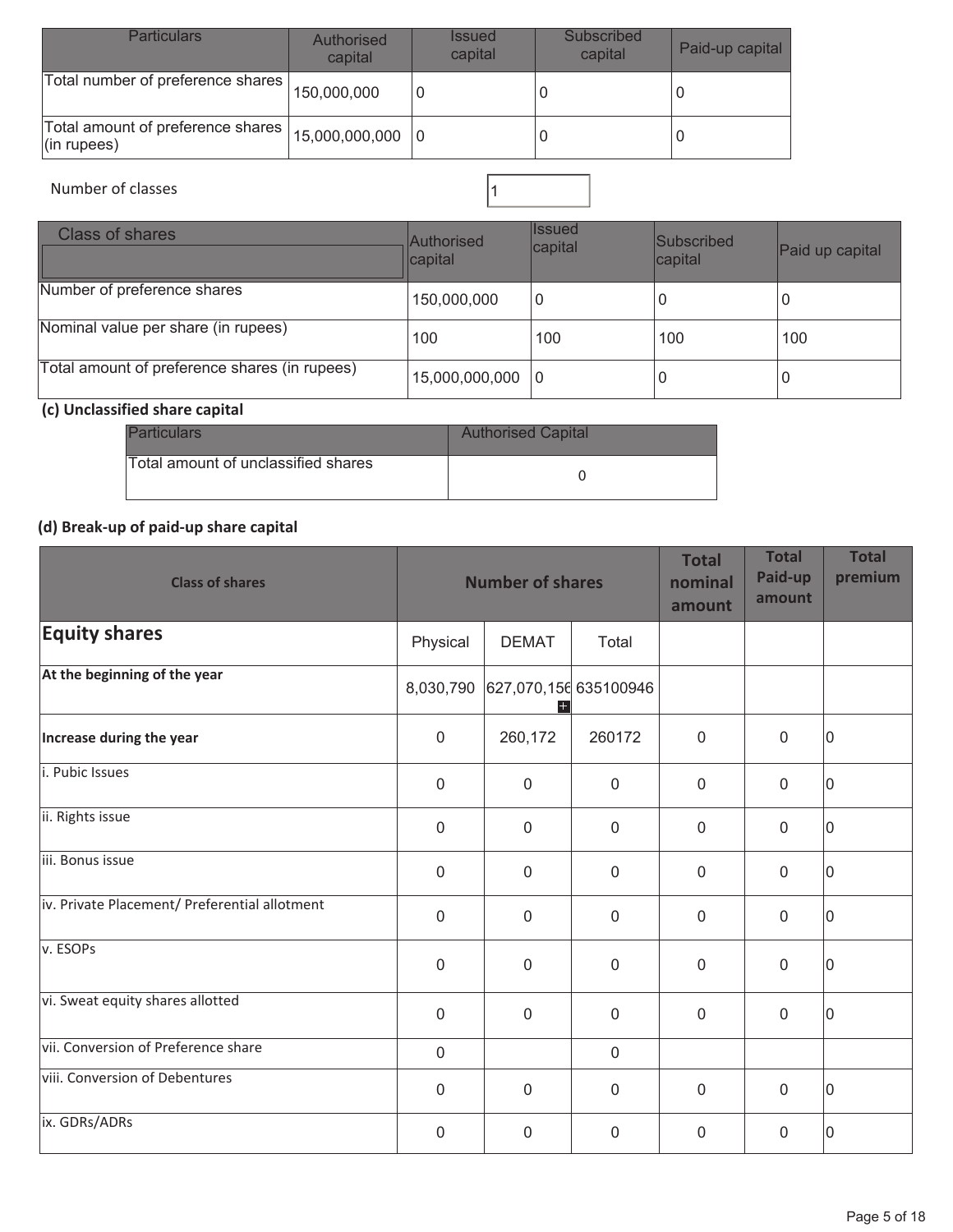| x. Others, specify               |             | 260,172                         | 260172           |                     |             |    |
|----------------------------------|-------------|---------------------------------|------------------|---------------------|-------------|----|
| Converted into demat shares      |             |                                 |                  |                     |             |    |
| Decrease during the year         | 260,172     | $\mathbf 0$                     | 260172           | $\mathbf 0$         | $\mathbf 0$ | 0  |
| i. Buy-back of shares            | 0           | $\mathbf 0$                     | $\boldsymbol{0}$ | $\mathbf 0$         | $\mathbf 0$ | 10 |
| ii. Shares forfeited             | 0           | $\mathbf 0$                     | $\boldsymbol{0}$ | $\mathbf 0$         | $\mathbf 0$ | 10 |
| iii. Reduction of share capital  | $\mathbf 0$ | $\mathbf 0$                     | $\mathbf 0$      | $\mathbf 0$         | $\mathbf 0$ | 0  |
| iv. Others, specify              | 260,172     |                                 | 260172           |                     |             |    |
| convert into demat shares        |             |                                 |                  |                     |             |    |
| At the end of the year           |             | 7,770,618 627,330,328 635100946 |                  | $\mathbf 0$         | $\mathbf 0$ |    |
|                                  |             |                                 |                  |                     |             |    |
| <b>Preference shares</b>         |             |                                 |                  |                     |             |    |
| At the beginning of the year     | $\mathbf 0$ | $\mathbf 0$                     | $\mathbf 0$      | $\mathbf 0$         | $\mathbf 0$ |    |
| Increase during the year         | 0           | $\mathbf 0$                     | $\mathbf 0$      | $\mathbf 0$         | $\mathbf 0$ | 10 |
| i. Issues of shares              | 0           | $\mathbf 0$                     | $\mathbf 0$      | $\mathbf 0$         | $\mathbf 0$ | 0  |
| ii. Re-issue of forfeited shares | 0           | $\mathbf 0$                     | 0                | $\mathbf 0$         | $\mathbf 0$ | 10 |
| iii. Others, specify             |             |                                 |                  |                     |             |    |
| Decrease during the year         | 0           | $\mathbf 0$                     | $\mathbf 0$      | $\mathbf 0$         | $\mathbf 0$ | 10 |
| i. Redemption of shares          | 0           | 0                               | 0                | 0                   | $\mathbf 0$ | 0  |
| ii. Shares forfeited             | 0           | $\mathbf 0$                     | $\boldsymbol{0}$ | $\mathbf 0$         | $\mathbf 0$ | lo |
| iii. Reduction of share capital  | $\mathbf 0$ | $\boldsymbol{0}$                | $\mathbf 0$      | $\mathsf{O}\xspace$ | $\mathbf 0$ | 0  |
| iv. Others, specify              |             |                                 |                  |                     |             |    |
| At the end of the year           | $\mathbf 0$ | $\boldsymbol{0}$                | $\mathbf 0$      | $\mathsf{O}\xspace$ | $\mathbf 0$ |    |

ISIN of the equity shares of the company ISIN of the equity shares of the company

(ii) Details of stock split/consolidation during the year (for each class of shares)  $\boxed{0}$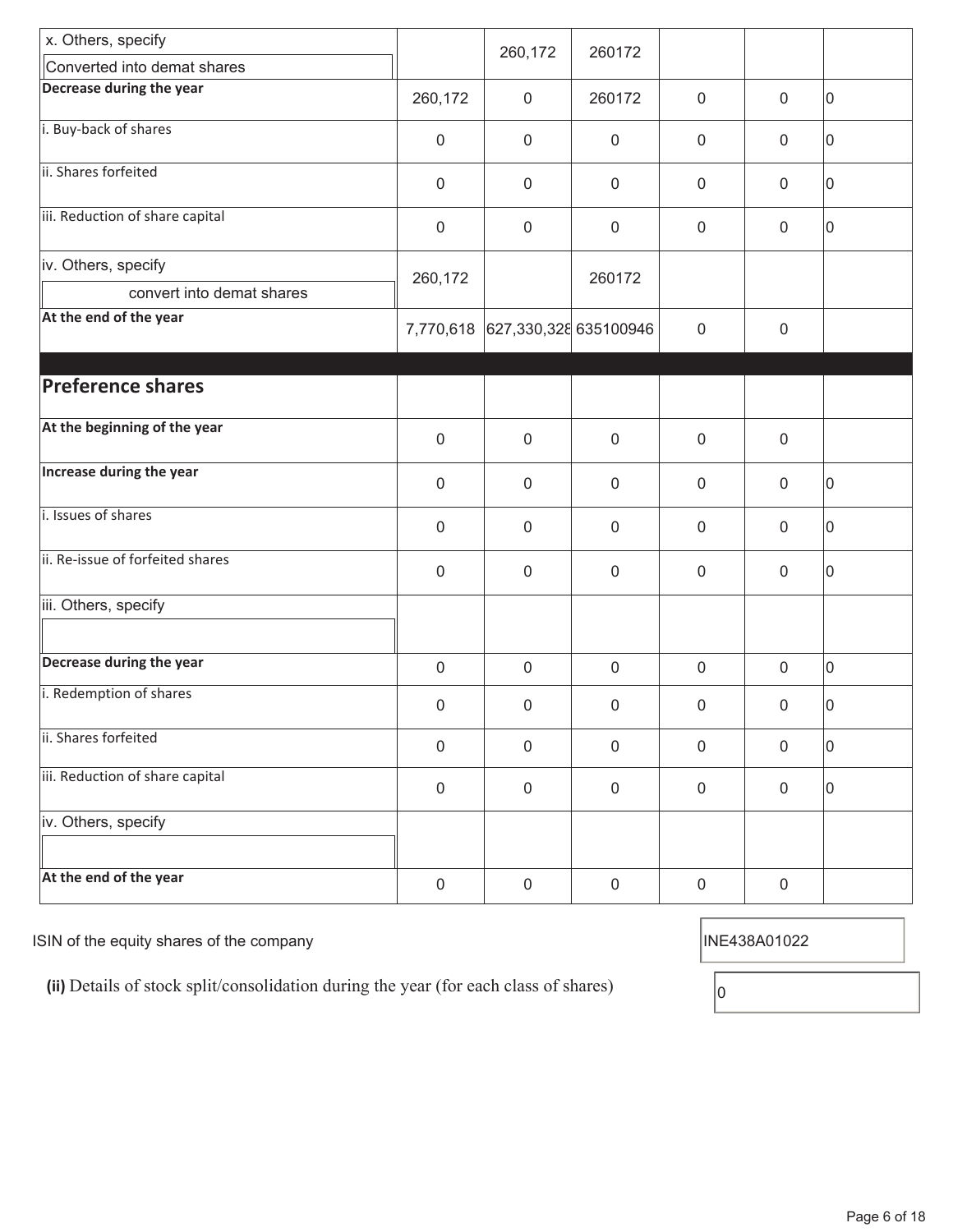| <b>Class of shares</b> |                      | $\left( 1\right)$ | (ii) | (iii) |
|------------------------|----------------------|-------------------|------|-------|
|                        |                      |                   |      |       |
| Before split /         | Number of shares     |                   |      |       |
| Consolidation          | Face value per share |                   |      |       |
| After split /          | Number of shares     |                   |      |       |
| Consolidation          | Face value per share |                   |      |       |

#### **(iii) Details of shares/Debentures Transfers since closure date of last financial year (or in the case of the first return at any time since the incorporation of the company) \***

| $\boxtimes$ Nil                                  |       |     |              |     |                |
|--------------------------------------------------|-------|-----|--------------|-----|----------------|
| [Details being provided in a CD/Digital Media]   | ◯ Yes |     | $\bigcap$ No | ( ) | Not Applicable |
|                                                  |       |     |              |     |                |
| Separate sheet attached for details of transfers | (     | Yes | $\bigcap$ No |     |                |

Note: In case list of transfer exceeds 10, option for submission as a separate sheet attachment or submission in a CD/Digital Media may be shown.

| Date of the previous annual general meeting                                                               |                            |             |            |  |  |  |
|-----------------------------------------------------------------------------------------------------------|----------------------------|-------------|------------|--|--|--|
| Date of registration of transfer (Date Month Year)                                                        |                            |             |            |  |  |  |
| 1 - Equity, 2- Preference Shares, 3 - Debentures, 4 - Stock<br>Type of transfer                           |                            |             |            |  |  |  |
| Number of Shares/ Debentures/<br>Amount per Share/<br>Debenture/Unit (in Rs.)<br><b>Units Transferred</b> |                            |             |            |  |  |  |
|                                                                                                           | Ledger Folio of Transferor |             |            |  |  |  |
| <b>Transferor's Name</b>                                                                                  |                            |             |            |  |  |  |
|                                                                                                           | Surname                    | middle name | first name |  |  |  |
| Ledger Folio of Transferee                                                                                |                            |             |            |  |  |  |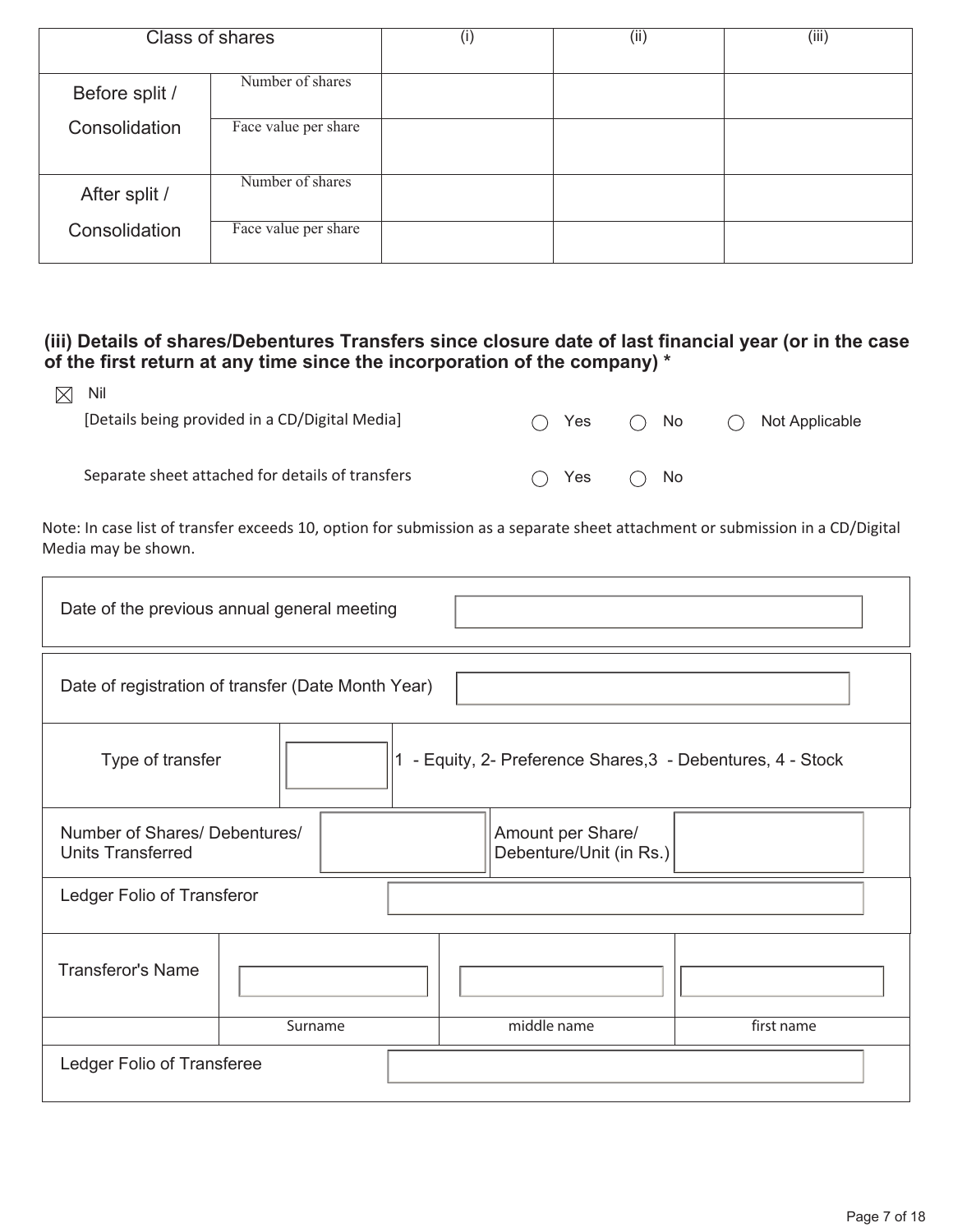| <b>Transferee's Name</b> |         |             |            |
|--------------------------|---------|-------------|------------|
|                          | Surname | middle name | first name |

| Date of registration of transfer (Date Month Year)        |                                              |         |  |                                                           |            |  |  |
|-----------------------------------------------------------|----------------------------------------------|---------|--|-----------------------------------------------------------|------------|--|--|
| Type of transfer                                          | $\mathbf{11}$                                |         |  | - Equity, 2- Preference Shares, 3 - Debentures, 4 - Stock |            |  |  |
| Number of Shares/ Debentures/<br><b>Units Transferred</b> | Amount per Share/<br>Debenture/Unit (in Rs.) |         |  |                                                           |            |  |  |
| Ledger Folio of Transferor                                |                                              |         |  |                                                           |            |  |  |
| <b>Transferor's Name</b>                                  |                                              |         |  |                                                           |            |  |  |
|                                                           |                                              | Surname |  | middle name                                               | first name |  |  |
| Ledger Folio of Transferee                                |                                              |         |  |                                                           |            |  |  |
| <b>Transferee's Name</b>                                  |                                              |         |  |                                                           |            |  |  |
|                                                           |                                              | Surname |  | middle name                                               | first name |  |  |

# **(iv)** \***Debentures (Outstanding as at the end of financial year)**

| <b>Particulars</b>            | <b>Number of units</b> | Nominal value per<br>lunit | <b>Total value</b> |
|-------------------------------|------------------------|----------------------------|--------------------|
| Non-convertible debentures    | 19,700                 | 1000000                    | 19,700,000,000     |
| Partly convertible debentures | 0                      | $\mathbf{0}$               | 0                  |
| Fully convertible debentures  | 0                      | $\mathbf{0}$               | 0                  |
| <b>Total</b>                  |                        |                            | 19,700,000,000     |

 **Details of debentures**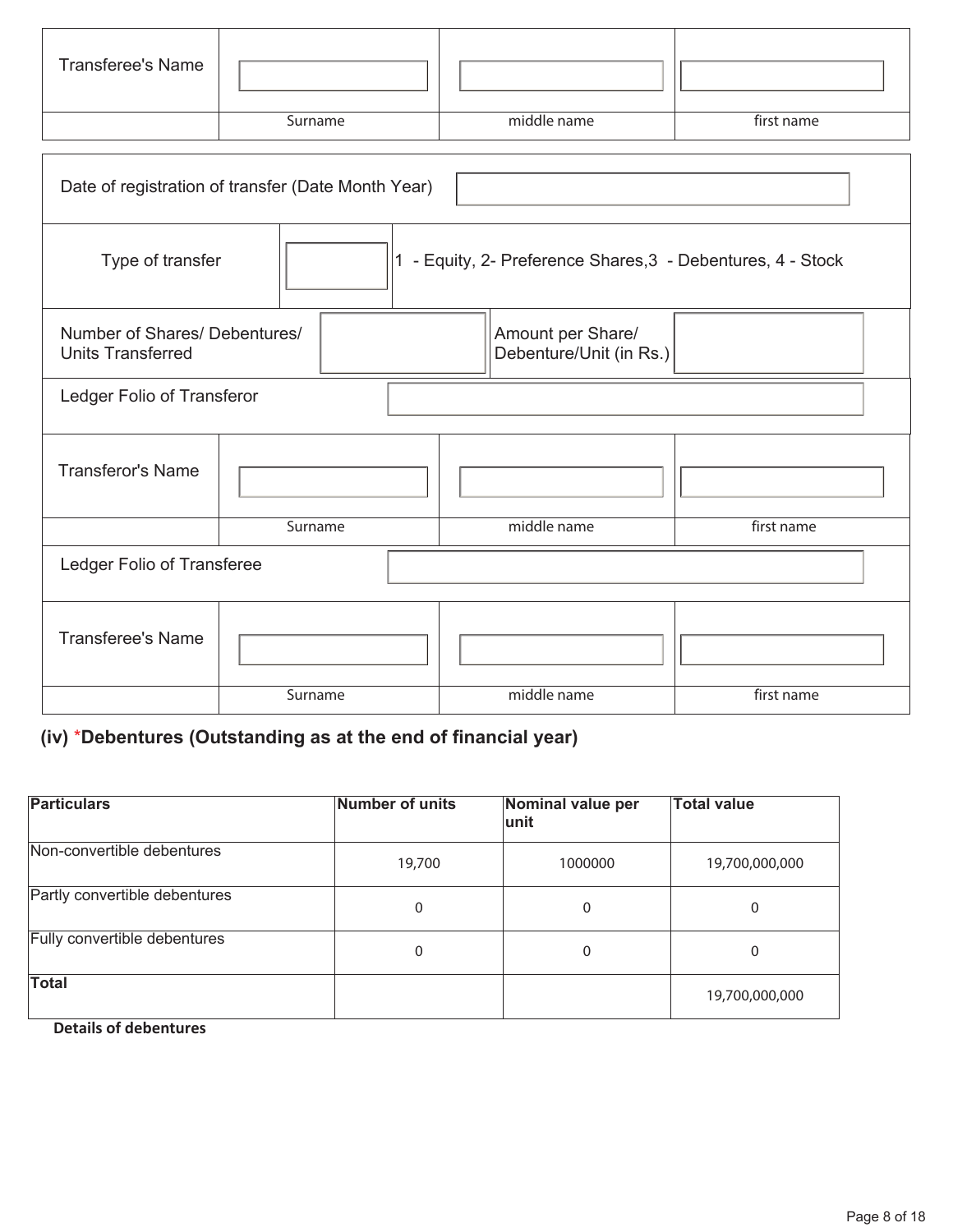| <b>Class of debentures</b>           | Outstanding as at         | Increase during the Decrease during the Outstanding as at |                     |
|--------------------------------------|---------------------------|-----------------------------------------------------------|---------------------|
|                                      | the beginning of the year | <b>vear</b>                                               | the end of the year |
|                                      | lvear                     |                                                           |                     |
| Non-convertible debentures           | 20,750,000,000            | 1,050,000,000                                             | 19,700,000,000      |
| <b>Partly convertible debentures</b> |                           |                                                           |                     |
| <b>Fully convertible debentures</b>  |                           |                                                           | 0                   |

| (v) Securities (other than shares and debentures) |                         |                               |                               |                                |                     |
|---------------------------------------------------|-------------------------|-------------------------------|-------------------------------|--------------------------------|---------------------|
| Type of<br>Securities                             | Number of<br>Securities | Nominal Value of<br>each Unit | <b>Total Nominal</b><br>Value | Paid up Value of<br>leach Unit | Total Paid up Value |
|                                                   |                         |                               |                               |                                |                     |
|                                                   |                         |                               |                               |                                |                     |
| Total                                             |                         |                               |                               |                                |                     |

# **V. \*Turnover and net worth of the company (as defined in the Companies Act, 2013)**

**(i) Turnover** 

(1) I urnover  $143,067,873,270$ 

# **(ii) Net worth of the Company**  95,184,738,513

## **VI. (a) \*SHARE HOLDING PATTERN - Promoters**

| <b>S. No.</b>    | <b>Category</b>                         | Equity                  |                  | Preference              |            |
|------------------|-----------------------------------------|-------------------------|------------------|-------------------------|------------|
|                  |                                         | <b>Number of shares</b> | Percentage       | <b>Number of shares</b> | Percentage |
| $\overline{1}$ . | Individual/Hindu Undivided Family       |                         |                  |                         |            |
|                  | (i) Indian                              | 313,130                 | 0.05             | $\mathbf 0$             |            |
|                  | (ii) Non-resident Indian (NRI)          | 2,666,880               | 0.42             | 0                       |            |
|                  | (iii) Foreign national (other than NRI) | $\mathbf 0$             | $\mathbf 0$      | $\boldsymbol{0}$        |            |
| 2.               | Government                              |                         |                  |                         |            |
|                  | (i) Central Government                  | $\mathbf 0$             | $\pmb{0}$        | $\mathbf 0$             |            |
|                  | (ii) State Government                   | 0                       | $\boldsymbol{0}$ | 0                       |            |
|                  | (iii) Government companies              | 0                       | $\boldsymbol{0}$ | $\boldsymbol{0}$        |            |
| 3.               | Insurance companies                     | $\boldsymbol{0}$        | $\pmb{0}$        | $\boldsymbol{0}$        |            |
| 4.               | <b>Banks</b>                            | $\boldsymbol{0}$        | $\pmb{0}$        | $\boldsymbol{0}$        |            |
| 5.               | <b>Financial institutions</b>           | 0                       | 0                | 0                       |            |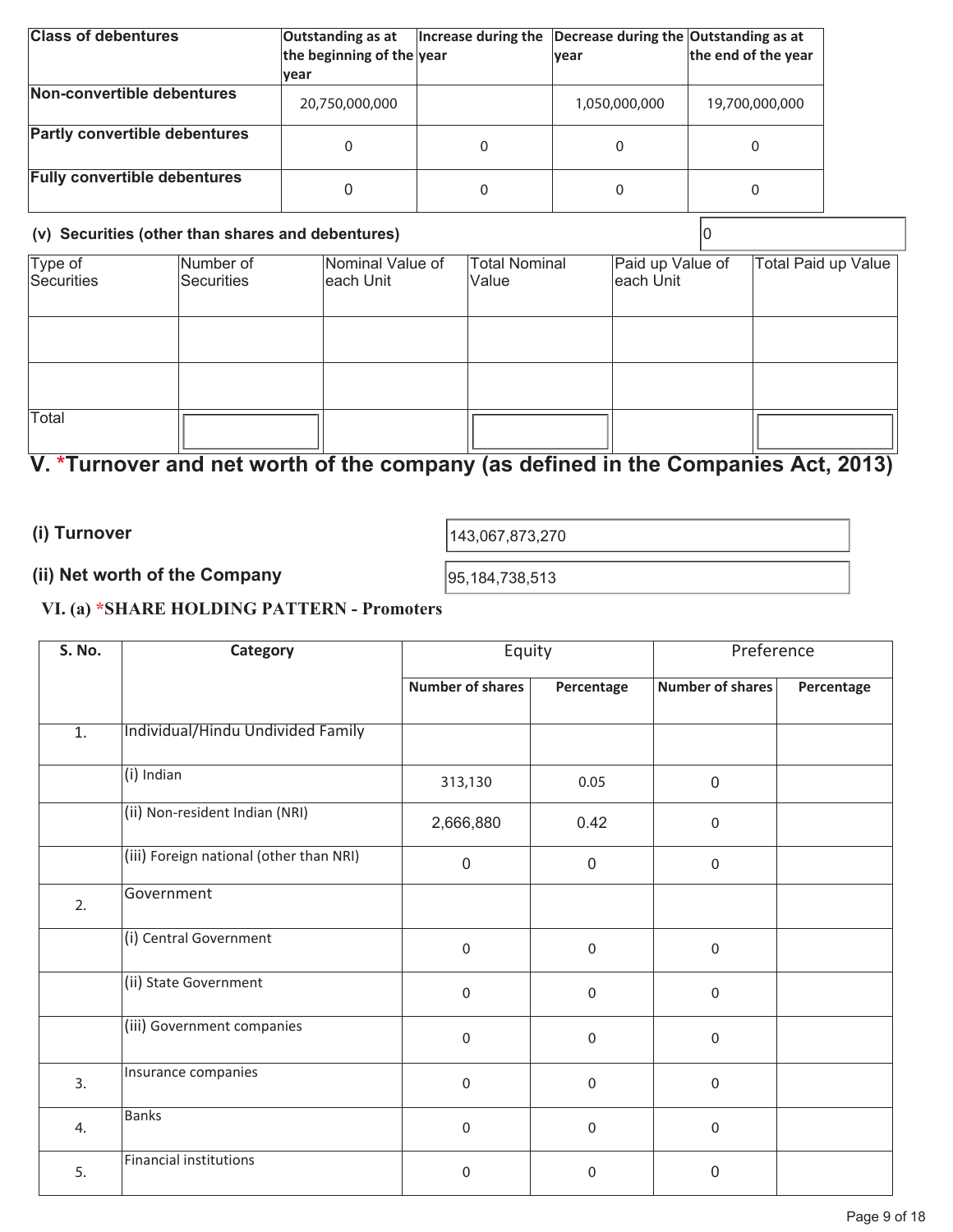| 6.  | Foreign institutional investors         | 0           | 0     | 0            |   |
|-----|-----------------------------------------|-------------|-------|--------------|---|
| 7.  | Mutual funds                            | 0           | 0     | 0            |   |
| 8.  | Venture capital                         | 0           | 0     | 0            |   |
| 9.  | Body corporate<br>(not mentioned above) | 234,185,393 | 36.87 | $\mathbf{0}$ |   |
| 10. | Others                                  | 0           | 0     | 0            |   |
|     | Total                                   | 237,165,403 | 37.34 | 0            | 0 |

Total number of shareholders (promoters)  $\Big|_{14}$ 

# **(b) \*SHARE HOLDING PATTERN - Public/Other than promoters**

| S. No.           | Category                                       | Equity                  |                  | Preference              |            |
|------------------|------------------------------------------------|-------------------------|------------------|-------------------------|------------|
|                  |                                                | <b>Number of shares</b> | Percentage       | <b>Number of shares</b> | Percentage |
| $\overline{1}$ . | Individual/Hindu Undivided Family              |                         |                  |                         |            |
|                  | (i) Indian                                     | 56,390,502              | 8.88             | $\mathsf{O}\xspace$     |            |
|                  | (ii) Non-resident Indian (NRI)                 | 2,632,098               | 0.41             | $\mathsf{O}\xspace$     |            |
|                  | (iii) Foreign national (other than NRI)        | $\mathbf 0$             | $\mathbf 0$      | $\mathbf 0$             |            |
| 2.               | Government                                     |                         |                  |                         |            |
|                  | (i) Central Government                         | $\mathbf 0$             | $\boldsymbol{0}$ | $\mathbf 0$             |            |
|                  | (ii) State Government                          | 10,001,500              | 1.57             | $\mathbf 0$             |            |
|                  | (iii) Government companies                     | $\mathbf 0$             | $\mathbf 0$      | $\mathbf 0$             |            |
| 3.               | Insurance companies                            | $\mathbf 0$             | $\boldsymbol{0}$ | $\mathbf 0$             |            |
| 4.               | <b>Banks</b>                                   | 392,252                 | 0.06             | $\mathsf{O}\xspace$     |            |
| 5.               | <b>Financial institutions</b>                  | 2,092,000               | 0.33             | $\mathsf{O}\xspace$     |            |
| 6.               | Foreign institutional investors                | 123,404,520             | 19.43            | $\mathsf{O}\xspace$     |            |
| 7.               | Mutual funds                                   | 88,708,710              | 13.97            | $\mathbf 0$             |            |
| 8.               | Venture capital                                | $\mathbf 0$             | $\mathbf 0$      | $\mathbf 0$             |            |
| 9.               | <b>Body corporate</b><br>(not mentioned above) | 2,645,618               | 0.42             | $\mathbf 0$             |            |
| 10.              | Others<br>FOREIGN BODIES CORPORA<br>$+$        | 111,668,343             | 17.58            | $\mathbf 0$             |            |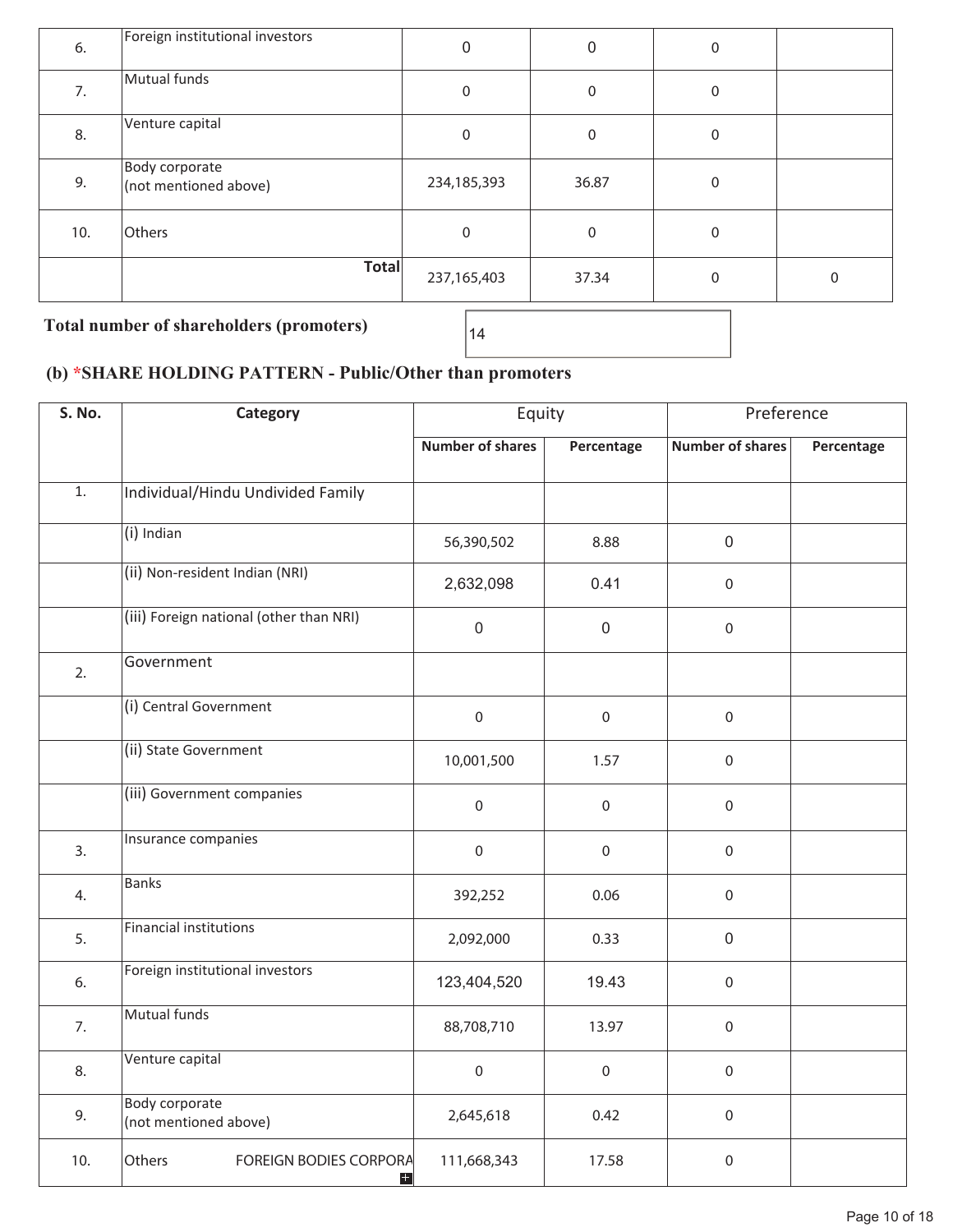| <b>Total</b>                                                             | 397,935,543 | 62.65 | 0 | 0 |
|--------------------------------------------------------------------------|-------------|-------|---|---|
| Total number of shareholders (other than promoters)                      | 328,165     |       |   |   |
| Total number of shareholders (Promoters+Public/<br>Other than promoters) | 328,179     |       |   |   |

| (c) *Details of Foreign institutional investors' (FIIs) holding shares of the company | 163 |
|---------------------------------------------------------------------------------------|-----|
|---------------------------------------------------------------------------------------|-----|

**Name of the FII Address** Date of **Incorporation Country of Incorporation Number of shares % of shares held held**  HITE IRIS INVESTMENT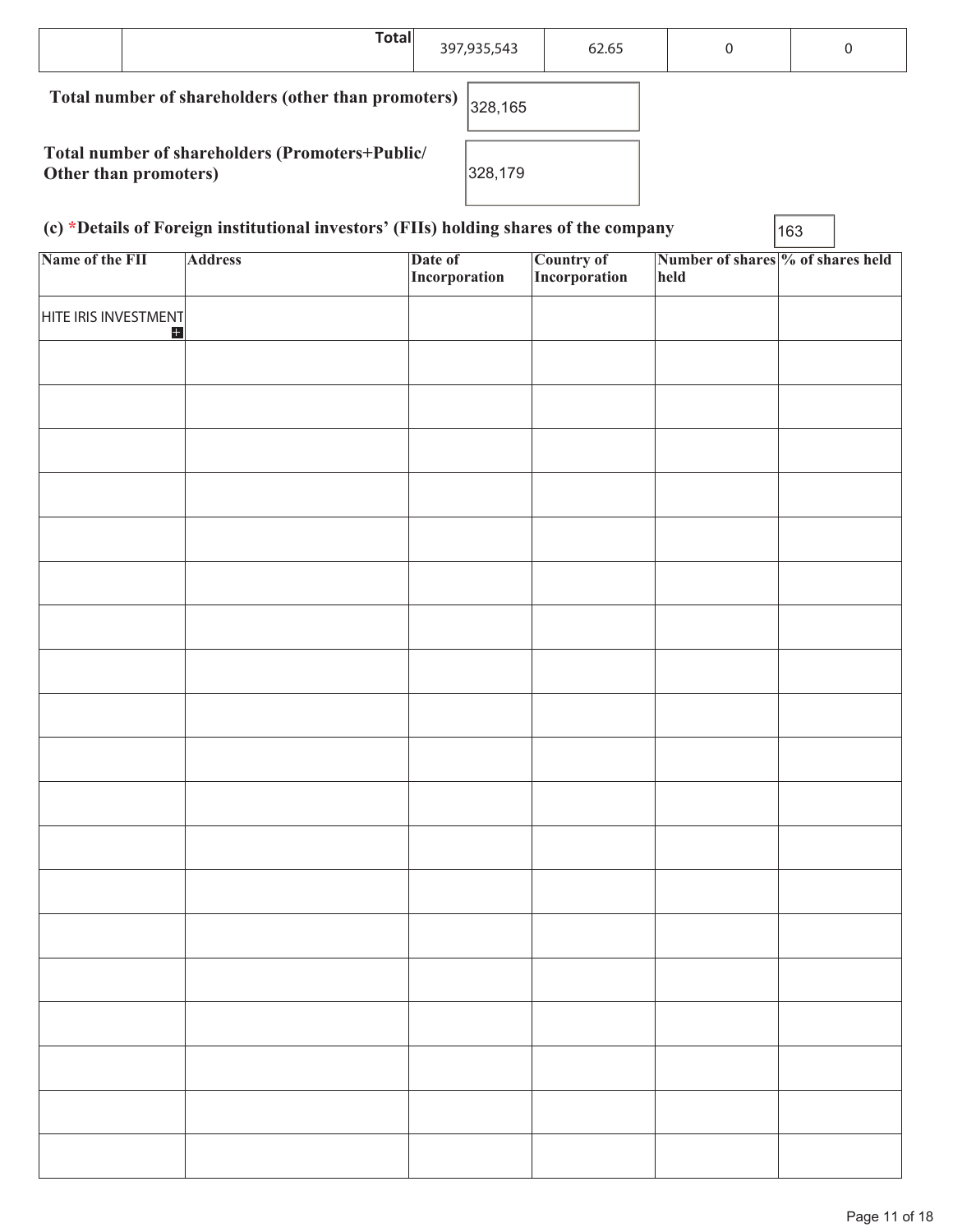| Name of the FII | <b>Address</b> | Date of<br>Incorporation | Country of<br>Incorporation | Number of shares % of shares held<br>held |  |
|-----------------|----------------|--------------------------|-----------------------------|-------------------------------------------|--|
|                 |                |                          |                             |                                           |  |
|                 |                |                          |                             |                                           |  |
|                 |                |                          |                             |                                           |  |
|                 |                |                          |                             |                                           |  |
|                 |                |                          |                             |                                           |  |

#### **VII. \*NUMBER OF PROMOTERS, MEMBERS, DEBENTURE HOLDERS (Details, Promoters, Members (other than promoters), Debenture holders)**

| <b>Details</b>                    | At the beginning of the year | At the end of the year |
|-----------------------------------|------------------------------|------------------------|
| <b>Promoters</b>                  | 14                           | 14                     |
| Members<br>(other than promoters) | 237,489                      | 328,165                |
| Debenture holders                 | 51                           |                        |

#### **VIII. DETAILS OF DIRECTORS AND KEY MANAGERIAL PERSONNEL**

## **(A) \*Composition of Board of Directors**

| Category                                    | Number of directors at the<br>beginning of the year |                | Number of directors at the end<br>of the year |                | Percentage of shares held by<br>directors as at the end of year |               |
|---------------------------------------------|-----------------------------------------------------|----------------|-----------------------------------------------|----------------|-----------------------------------------------------------------|---------------|
|                                             | Executive                                           | Non-executive  | Executive                                     | Non-executive  | Executive                                                       | Non-executive |
| A. Promoter                                 | $\overline{2}$                                      | $\overline{0}$ | $\overline{2}$                                | $\overline{0}$ | 0.13                                                            | $\Omega$      |
| <b>B. Non-Promoter</b>                      | 1                                                   | 11             | 1                                             | 11             | $\mathbf 0$                                                     | $\Omega$      |
| (i) Non-Independent                         | 1                                                   | $\overline{4}$ | 1                                             | 4              | 0                                                               | $\mathbf 0$   |
| (ii) Independent                            | $\overline{0}$                                      | $\overline{7}$ | 0                                             | $\overline{7}$ | $\mathbf 0$                                                     | $\mathbf 0$   |
| <b>C. Nominee Directors</b><br>representing | $\Omega$                                            | $\overline{0}$ | $\overline{0}$                                | $\mathbf 0$    | 0                                                               | $\Omega$      |
| $(i)$ Banks & FIs                           | $\overline{0}$                                      | $\mathbf 0$    | $\overline{0}$                                | $\mathbf 0$    | $\mathbf 0$                                                     | $\mathbf 0$   |
| (ii) Investing institutions                 | $\Omega$                                            | $\mathbf 0$    | $\overline{0}$                                | $\mathbf 0$    | 0                                                               | $\mathbf{0}$  |
| (iii) Government                            | $\overline{0}$                                      | $\mathbf 0$    | 0                                             | $\mathbf 0$    | $\mathbf 0$                                                     | $\mathbf 0$   |
| (iv) Small share holders                    | $\overline{0}$                                      | $\mathbf 0$    | 0                                             | $\mathbf 0$    | 0                                                               | $\mathbf 0$   |
| $(v)$ Others                                | 0                                                   | 0              | 0                                             | 0              | 0                                                               | $\mathbf 0$   |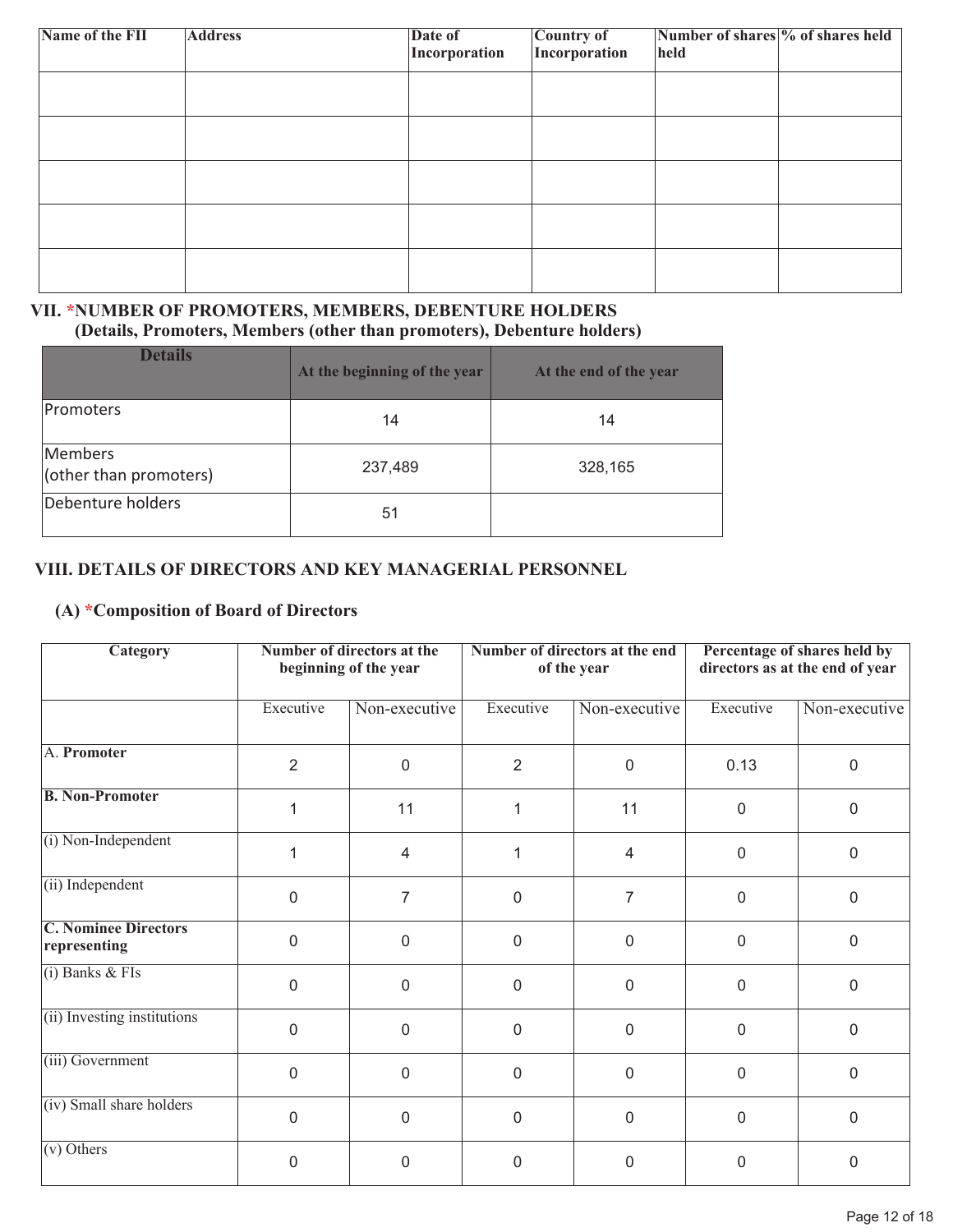| Total |  |  | <b>U.IU</b> |  |
|-------|--|--|-------------|--|
|       |  |  |             |  |

**Number of Directors and Key managerial personnel (who is not director) as on the financial year end date** 16

**(B) (i) \*Details of directors and Key managerial personnel as on the closure of financial year**

| Name                                                  | <b>DIN/PAN</b>           | Designation              | Number of equity<br>share(s) held | Date of cessation (after closure of<br>financial year : If any) |
|-------------------------------------------------------|--------------------------|--------------------------|-----------------------------------|-----------------------------------------------------------------|
| <b>ONKAR KANWAR</b>                                   | 00058921                 | <b>Managing Director</b> | 100,000                           |                                                                 |
| <b>NEERAJ KANWAR</b>                                  | 00058951                 | <b>Managing Director</b> | 671,380                           |                                                                 |
| <b>AKSHAY CHUDASAMA</b><br>н                          | 00010630                 | <b>Director</b>          | $\mathbf 0$                       |                                                                 |
| <b>LAKSHMI PURI</b>                                   | 09329003                 | <b>Director</b>          | $\mathbf 0$                       |                                                                 |
| <b>BIKRAM SINGH</b>                                   | 07259060                 | <b>Director</b>          | $\overline{0}$                    |                                                                 |
| <b>FRANSECO GORI</b>                                  | 07413105                 | <b>Director</b>          | $\mathbf 0$                       |                                                                 |
| <b>FRANSECO CRISPINO</b><br>$\pm$                     | 00935998                 | <b>Director</b>          | $\mathbf 0$                       |                                                                 |
| PALLAVI SHROFF                                        | 00013580                 | Director                 | $\boldsymbol{0}$                  |                                                                 |
| <b>ROBERT STEINMETZ</b>                               | 00178792                 | <b>Director</b>          | $\mathbf 0$                       |                                                                 |
| <b>SUNAM SARKAR</b>                                   | 00058859                 | Director                 | $\boldsymbol{0}$                  |                                                                 |
| <b>SATISH SHARMA</b>                                  | 07527148                 | Whole-time directo       | $\mathbf 0$                       |                                                                 |
| <b>VIKRAM S MEHTA</b>                                 | 00041197                 | <b>Director</b>          | $\mathbf 0$                       |                                                                 |
| <b>VINOD RAI</b>                                      | 00041867                 | Director                 | $\mathbf 0$                       |                                                                 |
| <b>VISHAL MAHADEVIA</b>                               | 01035771                 | Director                 | $\boldsymbol{0}$                  |                                                                 |
| <b>GAURAV KUMAR</b>                                   | AAXPK3693C<br><b>CFO</b> |                          | $\mathbf 0$                       |                                                                 |
| <b>SEEMA THAPAR</b><br>AADPT5468L<br>Company Secretar |                          | $\mathbf 0$              |                                   |                                                                 |

# **(ii) Particulars of change in director(s) and Key managerial personnel during the year**  $\vert$ 2

| Name                     | DIN/PAN  | Designation at the<br>the financial year | Date of appointment/<br>beginning / during   change in designation/<br><i>cessation</i> | Nature of change (Appointment/<br>Change in designation/ Cessation) |  |
|--------------------------|----------|------------------------------------------|-----------------------------------------------------------------------------------------|---------------------------------------------------------------------|--|
| ANJALI BANSAL            | 00207746 |                                          | 13/09/2021                                                                              | <b>RESIGNATION</b>                                                  |  |
| LAKSHMI PURI<br>09329003 |          | <b>Director</b>                          | 29/10/2021                                                                              | <b>APPOINTMENT</b>                                                  |  |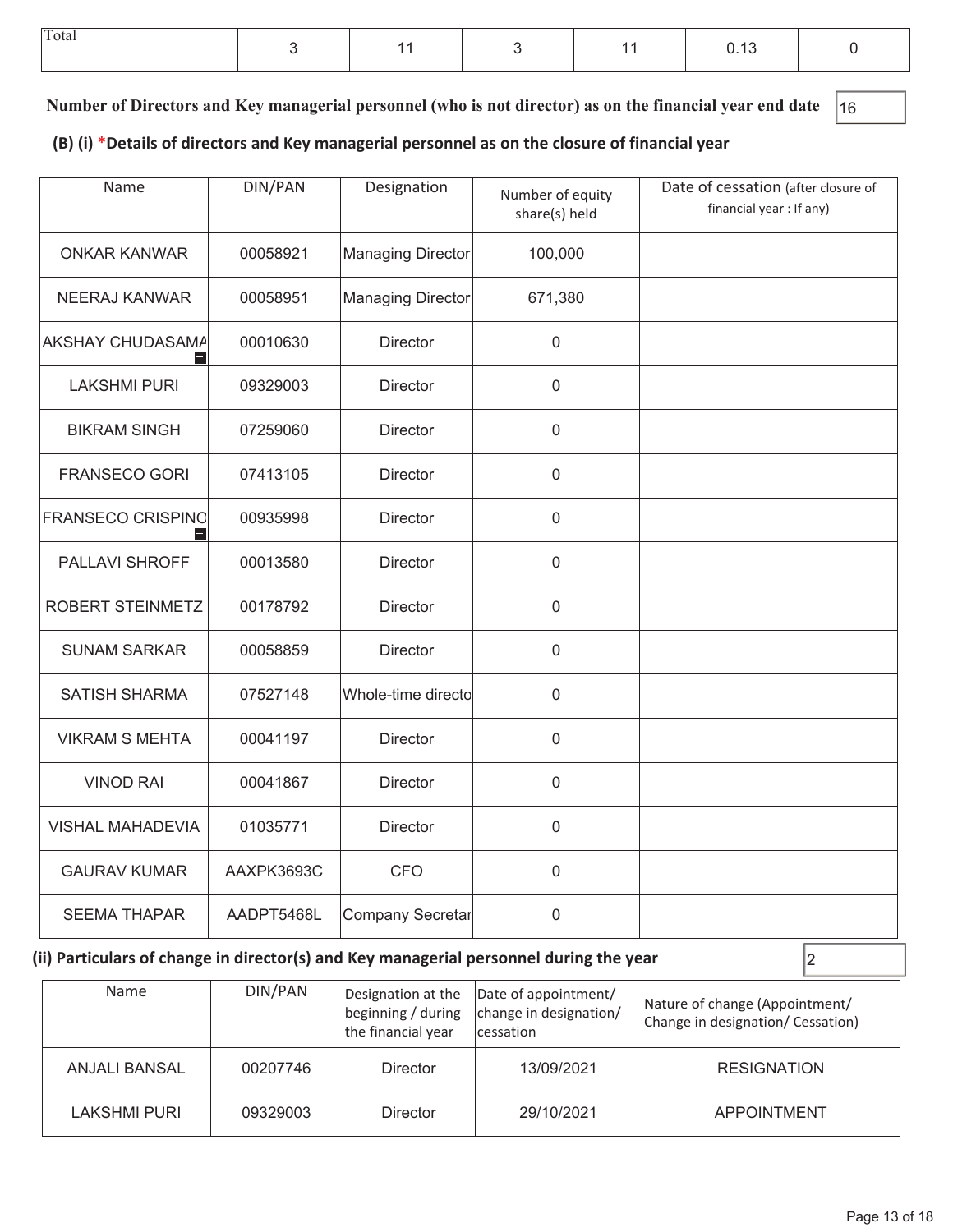#### **IX. MEETINGS OF MEMBERS/CLASS OF MEMBERS/BOARD/COMMITTEES OF THE BOARD OF DIRECTORS**

#### **A.** MEMBERS/CLASS /REQUISITIONED/NCLT/COURT CONVENED MEETINGS

| Number of meetings held            |                 |                                                                 |                                |                            |  |
|------------------------------------|-----------------|-----------------------------------------------------------------|--------------------------------|----------------------------|--|
| Type of meeting                    | Date of meeting | <b>Total Number of</b><br>Members entitled to<br>attend meeting | Attendance                     |                            |  |
|                                    |                 |                                                                 | Number of members<br>lattended | % of total<br>shareholding |  |
| <b>ANNUAL GENERAL MEETI</b><br>$+$ | 23/07/2021      | 276,813                                                         | 86                             |                            |  |

#### **B. BOARD MEETINGS**

| *Number of meetings held | 15               |                                                                      |                                  |                 |  |
|--------------------------|------------------|----------------------------------------------------------------------|----------------------------------|-----------------|--|
| S. No.                   | Date of meeting  | Total Number of directors<br>associated as on the date<br>of meeting | Attendance                       |                 |  |
|                          |                  |                                                                      | Number of directors<br>lattended | % of attendance |  |
| 1                        | 12/05/2021       | 14                                                                   | 13                               | 92.86           |  |
| $\overline{2}$           | 04/08/2021       | 14                                                                   | 14                               | 100             |  |
| 3                        | 29/10/2021       | 14                                                                   | 13                               | 92.86           |  |
| 4                        | 14<br>02/02/2022 |                                                                      | 14                               | 100             |  |
| 5                        | 29/03/2022       | 14                                                                   | 13                               | 92.86           |  |

#### **C. COMMITTEE MEETINGS**

| Number of meetings held      |                              |                 | 17                                   |                                |                 |  |
|------------------------------|------------------------------|-----------------|--------------------------------------|--------------------------------|-----------------|--|
| Type of<br>S. No.<br>meeting |                              | Date of meeting | <b>Total Number</b><br>of Members as | Attendance                     |                 |  |
|                              |                              |                 | lon the date of<br>the meeting       | Number of members<br>lattended | % of attendance |  |
|                              | <b>AUDIT COMM 11/05/2021</b> |                 | 14                                   | 4                              | 100             |  |
| 2                            | <b>AUDIT COMM 03/08/2021</b> |                 | 14                                   | 4                              | 100             |  |
| 3                            | <b>AUDIT COMM 28/10/2021</b> |                 | 14                                   | 4                              | 100             |  |
| 4                            | <b>AUDIT COMM01/02/2022</b>  |                 |                                      | 4                              | 100             |  |
| 5                            | RISK MANAG 11/05/2021        |                 | 5                                    | 5                              | 100             |  |
| 6                            | RISK MANAG 03/08/2021        |                 | 5                                    | 5                              | 100             |  |
| 7                            | RISK MANAG 28/10/2021        |                 | 5                                    | 5                              | 100             |  |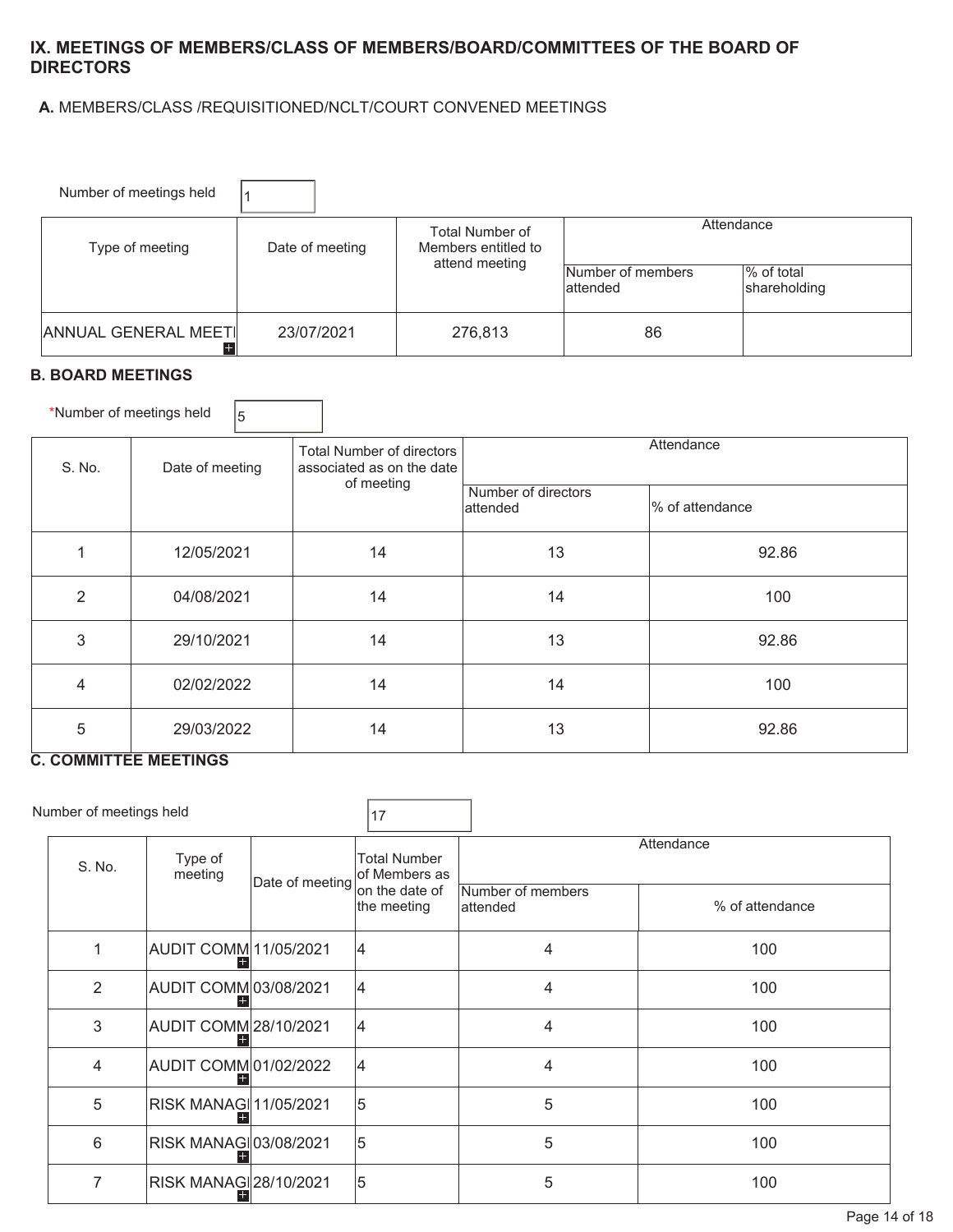| S. No. | Type of<br>meeting           |                                           | Total Number<br>of Members as | Attendance                     |                 |  |
|--------|------------------------------|-------------------------------------------|-------------------------------|--------------------------------|-----------------|--|
|        |                              | $ \text{Date of meeting} $ on the date of | the meeting                   | Number of members<br>lattended | % of attendance |  |
| 8      | RISK MANAG 01/02/2022        |                                           | 15                            | 5                              | 100             |  |
| 9      | CSR COMMIT 11/05/2021        |                                           | 14                            | 4                              | 100             |  |
| 10     | CSR COMMIT 02/02/2022<br>$+$ |                                           | 13                            | 3                              | 100             |  |

#### **D. \*ATTENDANCE OF DIRECTORS**

|                  |                         | <b>Board Meetings</b>     |                                      |            | <b>Committee Meetings</b>                             | Whether<br>attended AGM |                      |            |
|------------------|-------------------------|---------------------------|--------------------------------------|------------|-------------------------------------------------------|-------------------------|----------------------|------------|
| S.<br>No.        | Name<br>of the director | Number of<br>director was | Meetings which Number of<br>Meetings | $%$ of     | Number of<br>Meetings which Number of<br>director was | Meetings                | $%$ of<br>attendance | held on    |
|                  |                         | entitled to<br>attend     | attended                             | attendance | entitled to<br>attend                                 | attended                |                      | 23/05/2022 |
|                  |                         |                           |                                      |            |                                                       |                         |                      | (Y/N/NA)   |
| $\mathbf{1}$     | <b>ONKAR KANV</b>       | 5                         | 5                                    | 100        | 5                                                     | 5                       | 100                  |            |
| $\overline{2}$   | NEERAJ KAN              | 5                         | 5                                    | 100        | $\overline{2}$                                        | $\overline{2}$          | 100                  |            |
| 3                | <b>AKSHAY CHL</b>       | 5                         | 5                                    | 100        | 11                                                    | 10                      | 90.91                |            |
| $\overline{4}$   | LAKSHMI PUI             | $\mathfrak{S}$            | 3                                    | 100        | $\mathbf 0$                                           | $\mathsf 0$             | $\mathbf 0$          |            |
| 5                | <b>BIKRAM SING</b>      | 5                         | 5                                    | 100        | $\mathfrak{Z}$                                        | $\mathfrak{S}$          | 100                  |            |
| 6                | <b>FRANSECO C</b>       | 5                         | 5                                    | 100        | 4                                                     | $\overline{4}$          | 100                  |            |
| $\overline{7}$   | <b>FRANSECO C</b>       | 5                         | 5                                    | 100        | $\mathbf 0$                                           | $\mathbf 0$             | $\mathbf 0$          |            |
| 8                | <b>PALLAVI SHR</b>      | 5                         | 4                                    | 80         | 8                                                     | $\overline{7}$          | 87.5                 |            |
| $\boldsymbol{9}$ | ROBERT STE              | $\overline{5}$            | 5                                    | 100        | 8                                                     | $\,8\,$                 | 100                  |            |
| 10               | <b>SUNAM SARI</b>       | $\overline{5}$            | 5                                    | 100        | $\hbox{9}$                                            | $\boldsymbol{9}$        | 100                  |            |
| 11               | SATISH SHAF             | 5                         | 5                                    | 100        | 5                                                     | 5                       | 100                  |            |
| 12               | <b>VIKRAM S ME</b>      | 5                         | 5                                    | 100        | 5                                                     | 5                       | 100                  |            |
| 13               | <b>VINOD RAI</b>        | 5                         | 5                                    | 100        | $9\,$                                                 | $9\,$                   | 100                  |            |
| 14               | <b>VISHAL MAH/</b>      | 5                         | 5                                    | 100        | 0                                                     | $\mathbf 0$             | $\mathbf 0$          |            |

#### **X. \*REMUNERATION OF DIRECTORS AND KEY MANAGERIAL PERSONNEL**

 $\Box$  Nil

Number of Managing Director, Whole-time Directors and/or Manager whose remuneration details to be entered

 $|_3$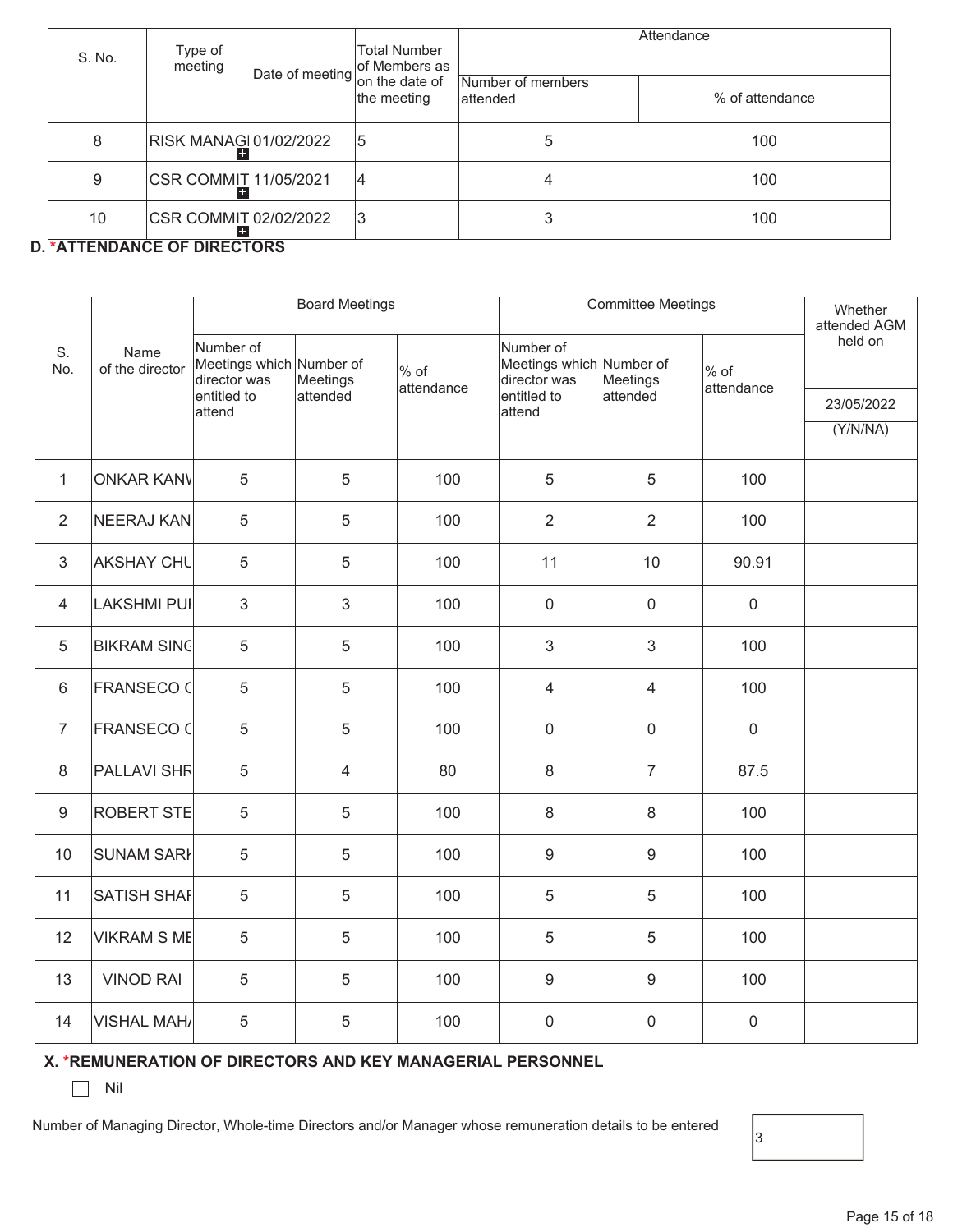| S. No.                                                                            | Name                       | Designation | Gross Salary | Commission | Stock Option/<br>Sweat equity | <b>Others</b> | Total<br>Amount |
|-----------------------------------------------------------------------------------|----------------------------|-------------|--------------|------------|-------------------------------|---------------|-----------------|
|                                                                                   | ONKAR KANWAR MANAGING DIF  |             | 121,905,411  | 18,235,000 |                               |               | 140,140,411     |
| 2                                                                                 | NEERAJ KANWAR MANAGING DIF |             | 104,914,996  | 17,708,000 |                               |               | 122,622,996     |
| 3                                                                                 | SATISH SHARMANWHOLE TIME D |             | 69,699,871   | 19,883,467 |                               |               | 89,583,338      |
|                                                                                   | Total                      |             | 296,520,278  | 55,826,467 | 0                             |               | 352,346,745     |
| Number of CEO, CFO and Company secretary whose remuneration details to be entered |                            |             |              |            |                               |               |                 |

| S. No. | Name                              | Designation | <b>Gross Salary</b> | Commission   | Stock Option/<br>Sweat equity | <b>Others</b> | Total<br>Amount |
|--------|-----------------------------------|-------------|---------------------|--------------|-------------------------------|---------------|-----------------|
|        | <b>GAURAV KUMAR CHIEF FINANCI</b> |             | 59,735,819          | 21,995,174   |                               |               | 81,730,993      |
| 2      | SEEMA THAPAR COMPANY SEC          |             | 7,938,350           | 2,170,174    |                               |               | 10,108,524      |
|        | Total                             |             | 67,674,169          | 24, 165, 348 |                               |               | 91,839,517      |

|        | Number of other directors whose remuneration details to be entered |             |                     |            |                               |               |                 |
|--------|--------------------------------------------------------------------|-------------|---------------------|------------|-------------------------------|---------------|-----------------|
| S. No. | Name                                                               | Designation | <b>Gross Salary</b> | Commission | Stock Option/<br>Sweat equity | <b>Others</b> | Total<br>Amount |
|        |                                                                    |             |                     |            |                               |               |                 |
|        | Total                                                              |             |                     |            |                               |               |                 |

#### **XI. MATTERS RELATED TO CERTIFICATION OF COMPLIANCES AND DISCLOSURES**

**\*** A. Whether the company has made compliances and disclosures in respect of applicable ● Yes ○ No<br>provisions of the Companies Act, 2013 during the year

B. If No, give reasons/observations

#### **XII. PENALTY AND PUNISHMENT - DETAILS THEREOF**

# (A) DETAILS OF PENALTIES / PUNISHMENT IMPOSED ON COMPANY/DIRECTORS /OFFICERS  $\Box$  Nil  $\Box$

| Name of the<br>company/ directors/ Authority<br><b>officers</b> | Name of the court/<br>Iconcerned | Date of Order | Name of the Act and<br>section under which<br>penalised / punished | Details of penalty/<br><i>lpunishment</i> | Details of appeal (if any)<br>including present status |  |  |  |
|-----------------------------------------------------------------|----------------------------------|---------------|--------------------------------------------------------------------|-------------------------------------------|--------------------------------------------------------|--|--|--|
|                                                                 |                                  |               |                                                                    |                                           |                                                        |  |  |  |
| (B) DETAILS OF COMPOUNDING OF OFFENCES<br>Nil                   |                                  |               |                                                                    |                                           |                                                        |  |  |  |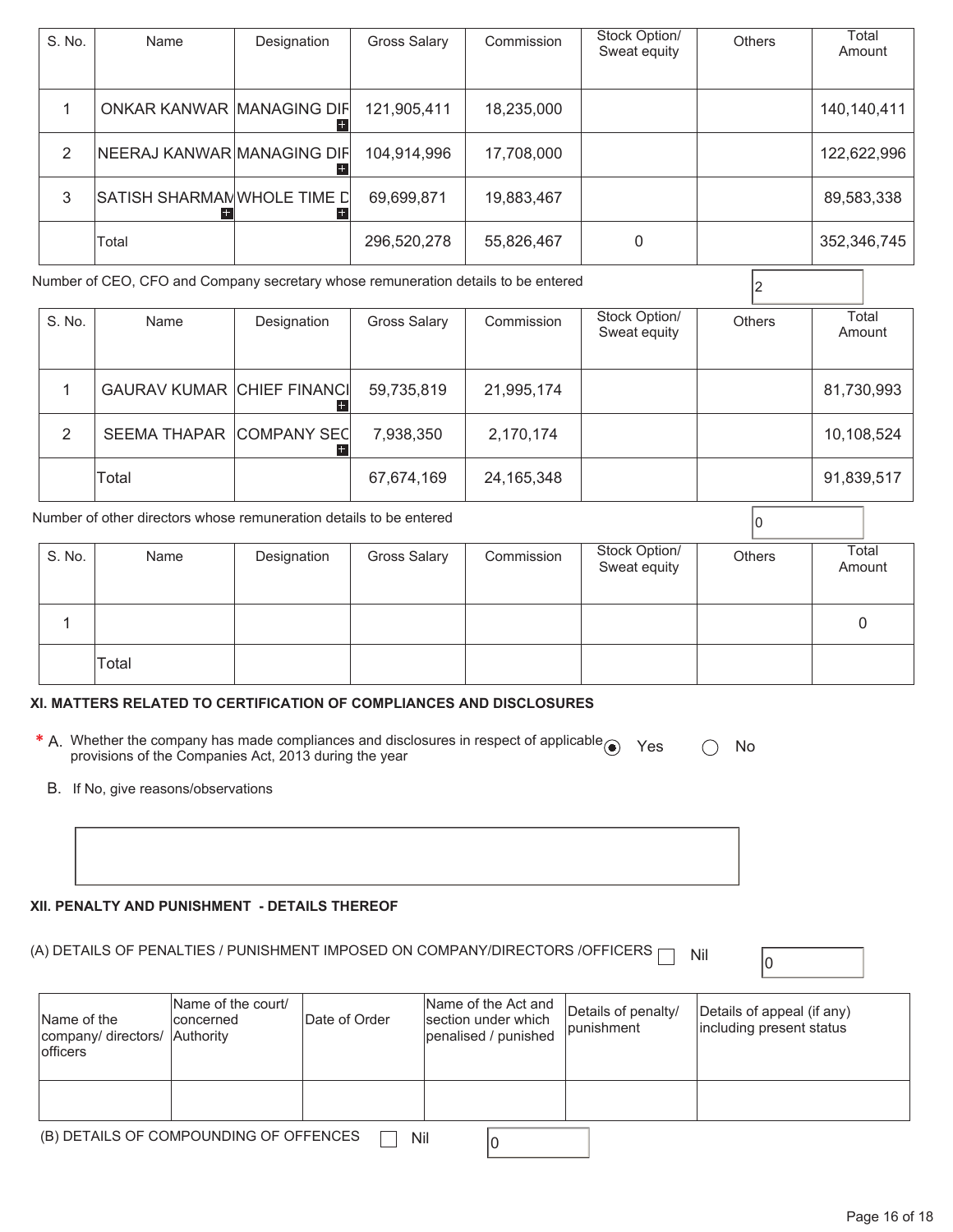| Name of the<br>company/ directors/ Authority<br><b>lofficers</b> | Name of the court/<br>concerned | Date of Order | Name of the Act and<br>section under which<br>offence committed | Particulars of<br>loffence | Amount of compounding (in<br>Rupees) |
|------------------------------------------------------------------|---------------------------------|---------------|-----------------------------------------------------------------|----------------------------|--------------------------------------|
|                                                                  |                                 |               |                                                                 |                            |                                      |

#### **XIII. Whether complete list of shareholders, debenture holders has been enclosed as an attachment**

 $\bigcap$  Yes  $\bigcap$  No

#### **XIV. COMPLIANCE OF SUB-SECTION (2) OF SECTION 92, IN CASE OF LISTED COMPANIES**

In case of a listed company or a company having paid up share capital of Ten Crore rupees or more or turnover of Fifty Crore rupees or more, details of company secretary in whole time practice certifying the annual return in Form MGT-8.

| Name                           | <b>JUHI KATHURIA</b>                   |
|--------------------------------|----------------------------------------|
| Whether associate or fellow    | Associate $\bigcirc$ Fellow<br>$\odot$ |
| Certificate of practice number | 14913                                  |

#### **I/We certify that:**

(a) The return states the facts, as they stood on the date of the closure of the financial year aforesaid correctly and adequately. (b) Unless otherwise expressly stated to the contrary elsewhere in this Return, the Company has complied with all the provisions of the Act during the financial year.

#### **Declaration**

1 am Authorised by the Board of Directors of the company vide resolution no. ..  $\boxed{7}$  dated 26/02/2020

dated

(DD/MM/YYYY) to sign this form and declare that all the requirements of the Companies Act, 2013 and the rules made thereunder in respect of the subject matter of this form and matters incidental thereto have been compiled with. I further declare that:

1. Whatever is stated in this form and in the attachments thereto is true, correct and complete and no information material to the subject matter of this form has been suppressed or concealed and is as per the original records maintained by the company.

2. All the required attachments have been completely and legibly attached to this form.

**Note: Attention is also drawn to the provisions of Section 447, section 448 and 449 of the Companies Act, 2013 which provide for punishment for fraud, punishment for false statement and punishment for false evidence respectively.** 

#### **To be digitally signed by**

| 00058921 |
|----------|
|          |
|          |